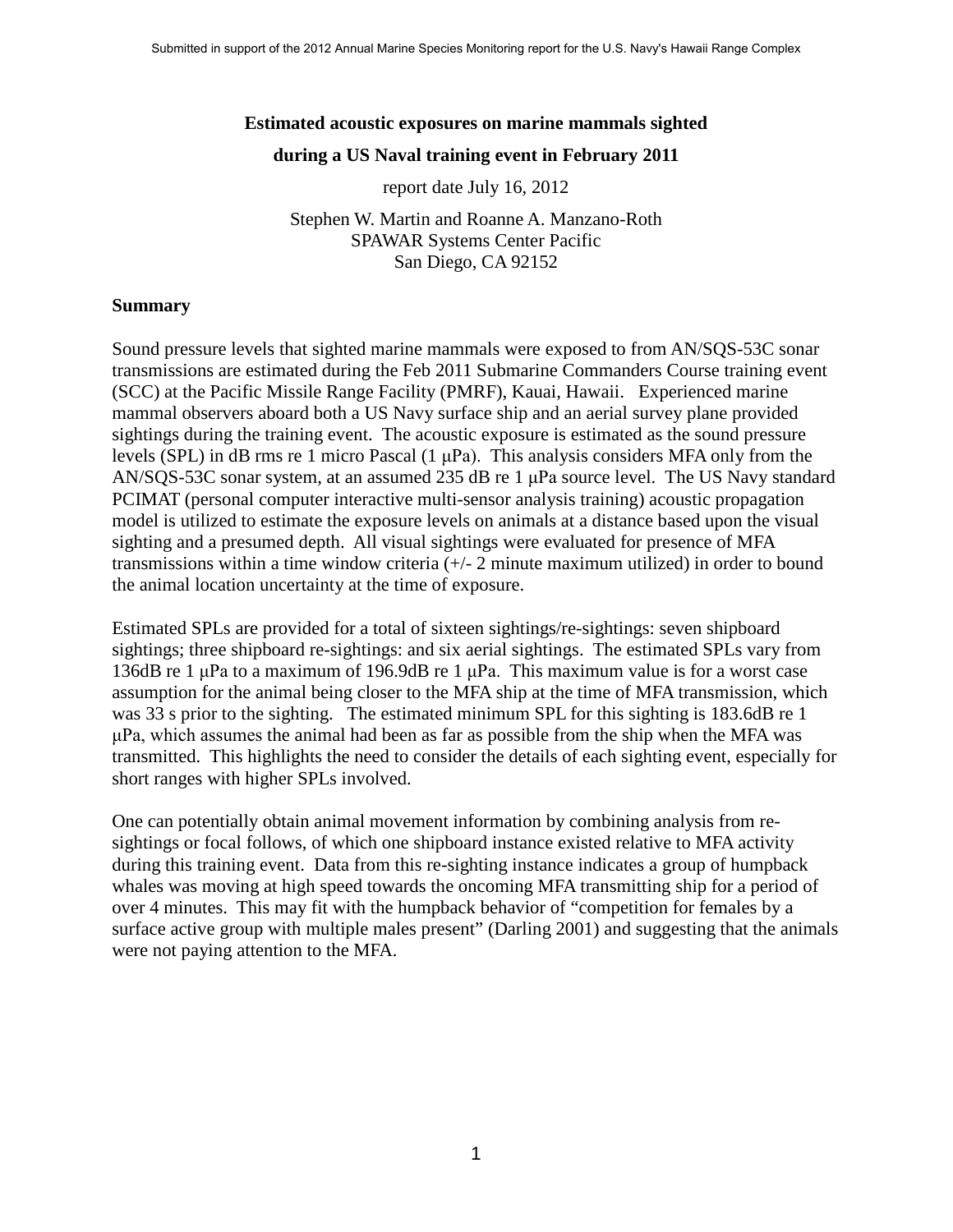# **Introduction**

Since the 15-16 March 2000 stranding of marine mammals in the Bahamas in conjunction with US Naval ship active sonar activity (Evans et.al. 2000) there has been an emphasis to better understand how active sonar affects marine mammals to mitigate the risk of future strandings. A great deal of research has been, and continues to be, directed in this area, including large behavioral response studies in the Bahamas, Mediterranean and Southern California (see Southall et.al. 2007-2011).

The sound pressure levels (SPLs) in dB re 1 micro Pascal rms (dB re 1 μPa) that sighted marine mammals are exposed to from MFA activity during US Naval training events may be estimated by obtaining appropriate data from the training events. The data include the ship's latitude and longitude position updates, the marine mammal observer's detailed sighting logs, and information of when the MFA transmissions occurred. One then needs to determine if there was MFA activity close in time to the sighting, and if so obtain the transmitting ships' locations at both the time of the sighting and the time of the nearest MFA transmission in time.

The Feb 2011 Submarine Commanders Course (Feb 2011 SCC) training event was conducted between 14 and 18 February 2011 at the Pacific Missile Range Facility (PMRF) located off Kauai, Hawaii. This is the first time that data provided post-training event included acoustic data recorded during the training event. Previously acoustic data only before and after training events were provided. Trained marine mammal observers were aboard both a US Navy destroyer (DDG) equipped with the AN/SQS-53C mid frequency active (MFA) sonar and an aerial survey plane. DDGs were assumed to be transmitting omni-directional (in both azimuth and elevation angles) MFA signals with an assumed source level of 235 dB re 1 μPa at a nominal frequency of 3.3 kHz during the training event (Evans et al. 2000). Additional surface ships were involved with the training event transmitting higher frequency (approx. 6 to 9 kHz) sonar signals; however the focus of this report is on the AN/SQS-53C sonar signals from DDGs, termed MFA herein.

A previous report (Martin and Kok 2011) on this training event provided test case studies for estimated sound pressure levels (SPL) that both sighted, and acoustically tracked, marine mammals were exposed to during a two hour period the morning of 17Feb 2011. This report expands upon the previous report by improved analysis methodology and analyzing all of the visual sightings with MFA activity made by the trained marine mammal observers during the training event.

# **Methods**

# *Recorded acoustic data and range products:*

The PMRF standard training event products (Range User Handbook 2007) include detailed ship latitudes and longitudes updates relative to a precise Greenwich Mean Time (GMT) reference for all events which comprise the training event. The ship heading is inferred based upon the once per second position updates. GMT information is also synchronously recorded along with 31 range hydrophones' acoustic data continuously throughout the training event. Recording GMT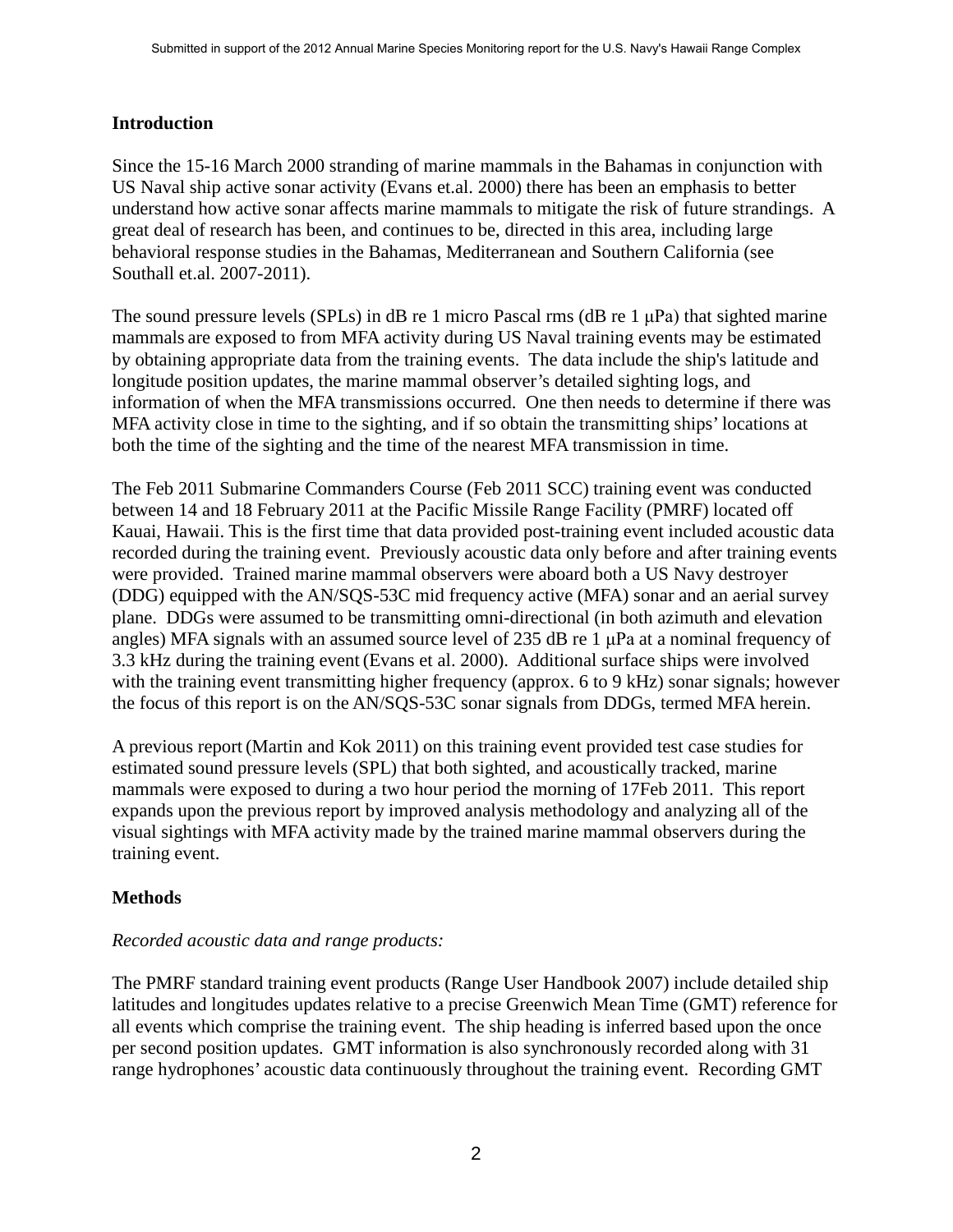with the acoustic data allows post training event acoustic data analysis synchronization with ship positions to determine when MFA transmissions occurred and from which ship.

Figure 1 illustrates the approximate locations for the 31 hydrophones recorded during this training event. All but seven of the hydrophones' data (504, 406, 407, 102, F13, F14 and F16) have frequency responses from 100Hz, or lower, to approximately 45kHz and provide reception of MFA transmissions and vocalizations of multiple species of marine mammals. The seven hydrophones noted are high-pass filtered at approximately 10kHz and are utilized for higher frequency analysis (e.g. echolocation clicks and whistles). Recorded acoustic data is sampled synchronously at 96 kHz and represented as 16 bits per sample. Additional PMRF hydrophones are available, however the data recording system utilized was limited to 32 channels.

The recorded acoustic data is utilized to determine when MFA transmissions occurred, as this level of detail is not present in the standard PMRF data products for the training event. For all sighting times, the recorded acoustic data is reviewed with a custom multiple channel broadband playback tool which provides a visual display of the GMT time and broadband energy for all 31 phones with aural and spectrogram monitoring for a single user selected hydrophone. This tool was utilized to determine if there were any MFA activity within a specified time of sightings, and if so, the time of reception on the nearest hydrophone  $(t_r)$ . An automated detector (Mellinger et al. 2011) has since been tuned to automatically detect MFA activity which reduces the manual effort involved in this step.

The maximum time allowed between a MFA transmission and the sighting is limited in order to constrain the location uncertainty of the sighted animal due to potential animal movement over this time period. A two minute criterion is utilized in this analysis, reducing this time further may result in fewer cases of estimated exposures. While increasing this time can add additional sightings for analysis, the errors associated with the animal location grow accordingly and are reflected in the minimum and maximum estimated SPLs.

Higher frequency active sonar signals were also involved in the training event by other surface ship participants and readily evident in the acoustic data; however these signals were not considered in this analysis. If there is no MFA activity within the specified time window, the sighting is dismissed from the exposure analysis. Similarly if the sighting information is insufficient to locate the animal to earth coordinates it is dismissed from the exposure analysis. And finally, if ship positional data is not available for the period of the sighting, the sighting is also dismissed from further analysis.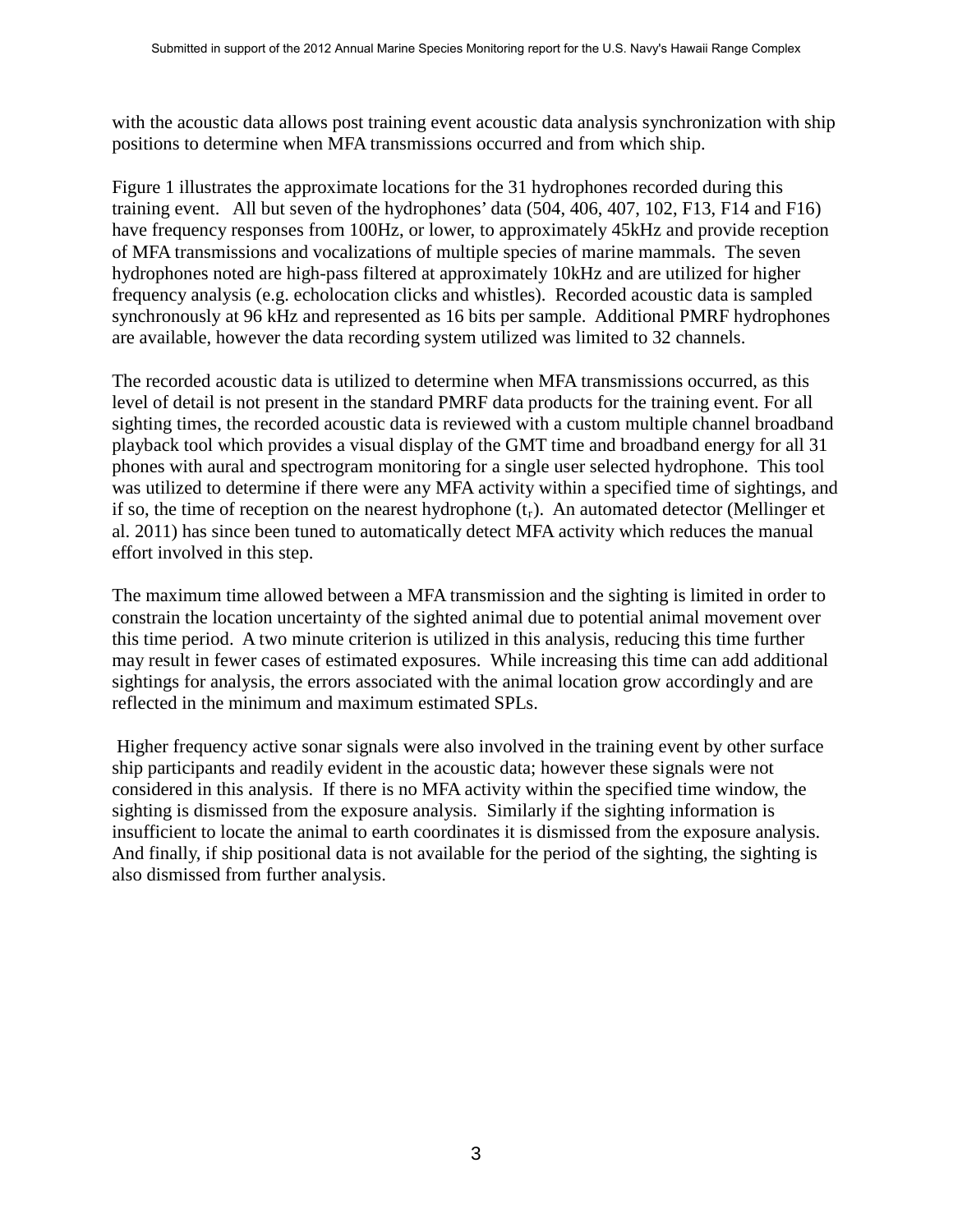

Figure 1 – Approximate location and labels for the 31 hydrophones recorded during the Feb 2011 SCC training event. Note that the horizontal and vertical scales are different for clarity of relative phone positions. The approximate location of the western shore of Kauai is shown at lower right of the figure.

## *Sightings Summaries: Shipboard and Aerial*

Marine mammals were sighted by observers from both an aerial survey plane and the primary MFA transmitting ship during the training event. The observers are trained in identification of marine mammals and species identification is logged when possible.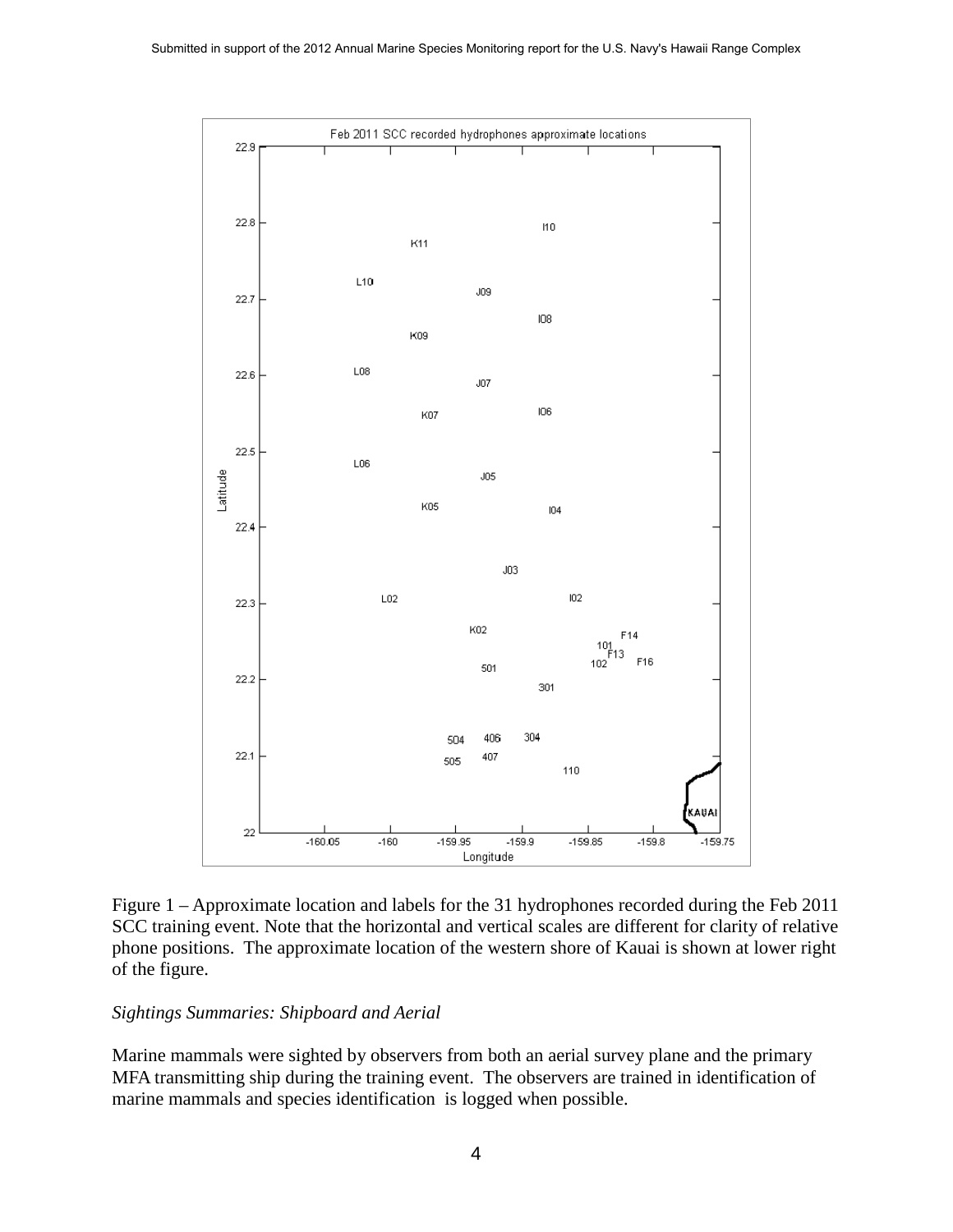The aerial survey report (Mobley 2011) includes: the species (when known) and number in the group; comments; potential behavioral states; and the latitude and longitude of the aircraft at the date and time of the sighting. When aerial survey comments provide additional information relative to the position of the sighted marine mammals it is utilized in this analysis, otherwise the aircraft position at the time of the sighting is utilized.

The shipboard survey report (Farak et al. 2011) includes: the calculated distance to, and relative bearing of, the sighted animal(s); species and number in the group; the location, heading and speed of the ship; comments; and the date and time of the sighting. The ship heading as derived from PMRF training event data is believed to be more accurate than the ship heading in the sighting report given its continuous rapid updates and considering the time delays involved for the marine mammal observers to obtain and record ship heading information. A detailed shipboard sighting spreadsheet also provides re-sightings(Farak 2011) when available as the shipboard survey report only contains the initial sightings. Re-sightings provide additional updates for the same animal(s). Sighting and re-sighting information should be sufficient to locate the sighted animals to earth coordinates (e.g. latitude and longitude) and exist within the maximum specific time window criteria (+/- 2 minutes) to be included in the estimated SPL analysis.

Measurement errors are involved in the sighting processes; however calibration data is not available for either the shipboard or aerial sightings. The errors involved with the sightings are not addressed in this report. These error sources include: accuracy of reported times; the azimuth and elevation angles from the observer to the animal; and errors in sighting platform location and heading. For shipboard observations reported here azimuth was estimated using a bearing board relative to the platform heading while elevation angles were estimated via binocular reticules.

## *Hypothetical geometry illustration:*

Due to the complexity of the temporal and spatial relationship of the MFA transmitting ship, visual observers, and the sighted animals, a hypothetical sighting example is provided. Figure 2 is a plan view map for a hypothetical shipboard sighting at time  $t<sub>s</sub>$  where the observers were onboard the ship transmitting MFA (as typically occurred in this training event). Five ship positions are shown as plus symbols for 20 min prior to the sighting and 10 min after the sighting indicate the ship moving at a heading of  $\sim$  30 degrees true. The sighting information places the sighted animal at a distance of 3.6km at  $\sim$  70 degrees true at the time of the sighting. Ignoring the errors involved in the sighting process, this places the sighted animal at the center of the circle shown in figure 2. In this example, the MFA transmission occurs 2 minutes prior to the sighting, putting the ship at a distance of 4km from the position of the animal sighted 2 minutes later. We assume a maximum burst speed for an unidentified whale of 25 knots, which results in potential movement in a 2 min period of  $\sim$  1.5km. The heading of the sighted animal is unknown for a single isolated sighting, therefore the animal could have moved anywhere within a circle of 1.5km from the sighted position at the time of the MFA transmission. For this hypothetical example, the animal could be somewhere between 2.5km and 5.5km from the ship when the MFA transmission occurred.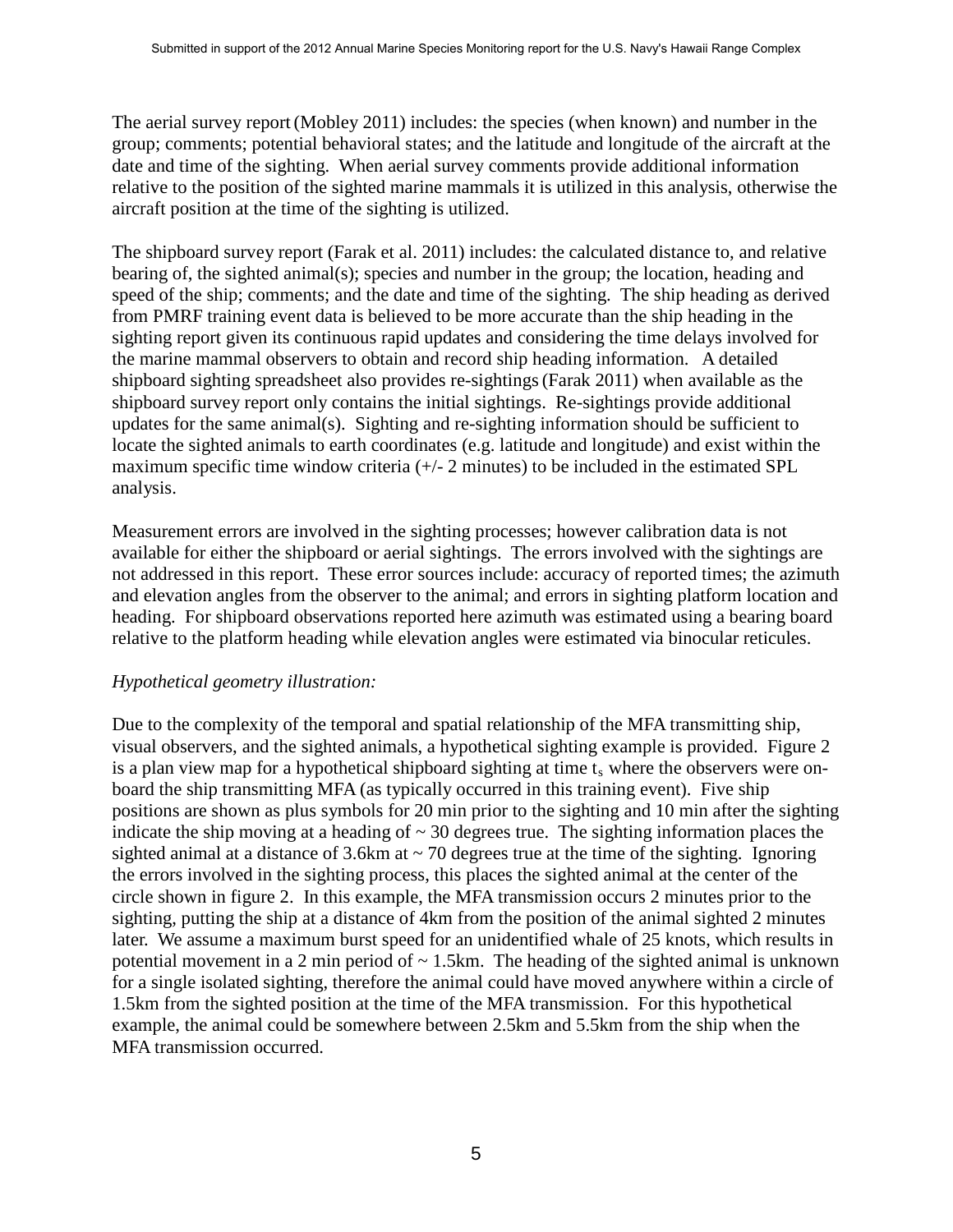Estimated SPLs decrease logarithmically with increasing distances between the ship (source) and the animal (receiver). This example illustrates the need to consider ship (known) and animal (unknown) movements between the sighting time and the MFA transmission time. For rare instances where the MFA transmission occurs at the same exact time of the sighting, the animal movement uncertainty is zero, however the errors associated with locating the sighted animal to earth coordinates still remain. To illustrate potentially large errors involved, if the original sighting in this example (figure 2) was at a distance of 500m from the ship, the animal uncertainty in the 2 minute period could place the animal anywhere from at the ship bow to  $\sim$ 3km from the ship at the time of the MFA transmission. This would result in the animal being exposed to a maximum level of the full source level to a minimum over 60dB lower.



Figure 2 – Hypothetical geometry (not to scale) of MFA transmitting ship over a 30 min period (20 min prior to and 10 min after a sighting). An animal is sighted from the surface ship at time  $t_s$  at a distance of 3.6km on a bearing of  $\sim$  70 degrees true. The ship transmitted an MFA pulse at  $t_s$  minus 2 min putting the ship at a distance of 4 km from the sighted animal location due to ship movement. Potential animal movement at 25knots over the 2 min could place the animal anywhere within the circle shown (radius  $\sim$  1.5km) for a minimum range of 2.5km and maximum range of 5.5km at the time of MFA transmission.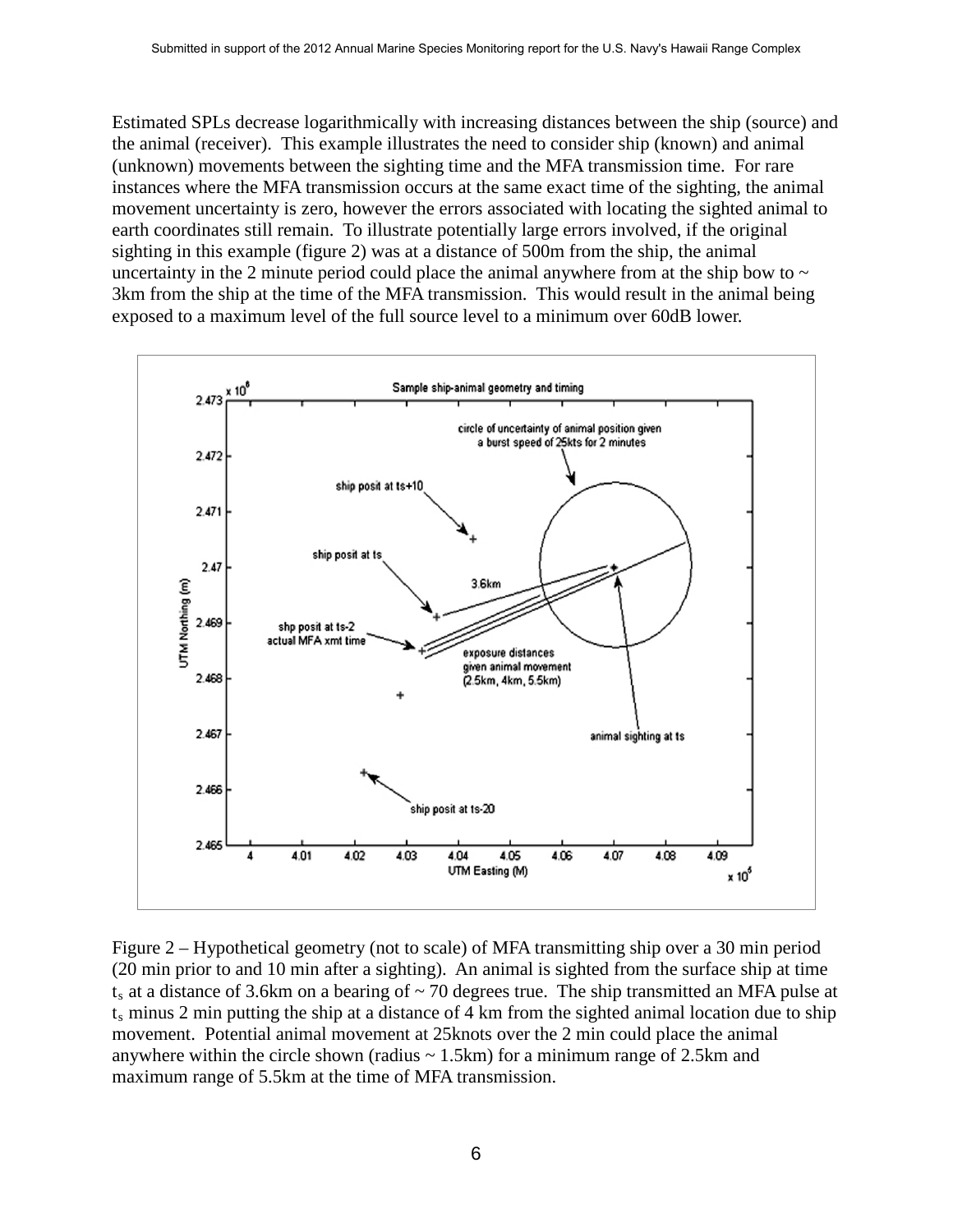# *Estimating Sound Pressure Levels for sighted marine mammals:*

It is worth repeating that estimation of sound pressure levels that marine mammals were exposed to from MFA sonar transmissions during a training event requires the following: the locations of the MFA ship at the time of the transmissions; the locations of sighted animals when the MFA ensonifies them; and acoustic propagation model to estimate sound pressure levels that exist at the distances and presumed depths of the sighted marine mammals.

The surface ships positions are available from PMRF data products as latitude and longitude at specific GMT times. Latitudes and longitudes are converted to Universal Transverse Mercator (UTM) northing and easting using the NAD 83 (North American Datum) and WGS 84 (World Geodetic System) datum. Ship heading is assumed based upon position updates. The UTM northing and easting coordinates then allow geometric determination of the locations of sighted marine mammals using detailed sighting reports.

Recorded acoustic data is reviewed for MFA activity within the maximum allowed time window criteria relative to the sighting times. The approximate time of the MFA transmission  $(t_{mfa})$  is then estimated using equation # 1 which utilizes the time of reception  $(t_r)$  of the MFA pulse on the hydrophone nearest to the transmitting ship and back-propagates the sound to the ship position at  $t_r$ . This estimate is approximate, but given the sound travels about 100 times faster than the ship and that a recorded bottom phone should be well within 15km of the ship, the estimate should be within a second of the actual transmission time.

Equation # 1:  $t_{mfa} = t_r - 1/c$  \* (  $(mh_d-s_d)^2 + (s_n-mh_n)^2 + (s_e-mh_e)^2$  )<sup>0.5</sup>

Where:  $t_r =$  time of MFA reception on nearest bottom hydrophone

 $c =$  average speed of sound considering depth in the area (1500 m/s utilized)

 $s_d$  = the depth of the source (11m utilized)

 $s_n$  and  $s_e$  are the northing and easting UTM location of the source at  $t_r$ 

 $nh_d =$  the depth of the nearest hydrophone (m)

 $nh_n$  and  $nh_e$  are the northing and easting UTM locations of the nearest hydrophone

The location of the sighted animal at the time it is ensonified by the MFA transmission can be approximated as the location of the animal at the time of transmission. This approximation is within 1% of the correct distance (the ratio of the speed of the animal to the speed of sound). This distance correction results in SPL differences under 0.1dB which can be considered negligible.

For this analysis the maximum time window criteria between the sighting and the MFA transmission time was selected as +/- 2 minutes to constrain the animal location uncertainty. Potential animal movement is calculated over this time difference ( $|t_{mfa} - t_s|$ ). Utilizing a maximum burst speed for an undetermined whale species of 25 knots (46.3 km/h or 12.87 m/s), the +/- 2 minute window results in a maximum potential animal movement of +/- 1.544 km. This speed roughly corresponds to some of the fastest whale species (e.g. sei, orca). Humpback whales are often the subject of sightings at PMRF, utilizing a humpback whale maximum burst speed of 12.5 knots (6.435 m/s) a  $+/-$  2min time windows results in animal location uncertainty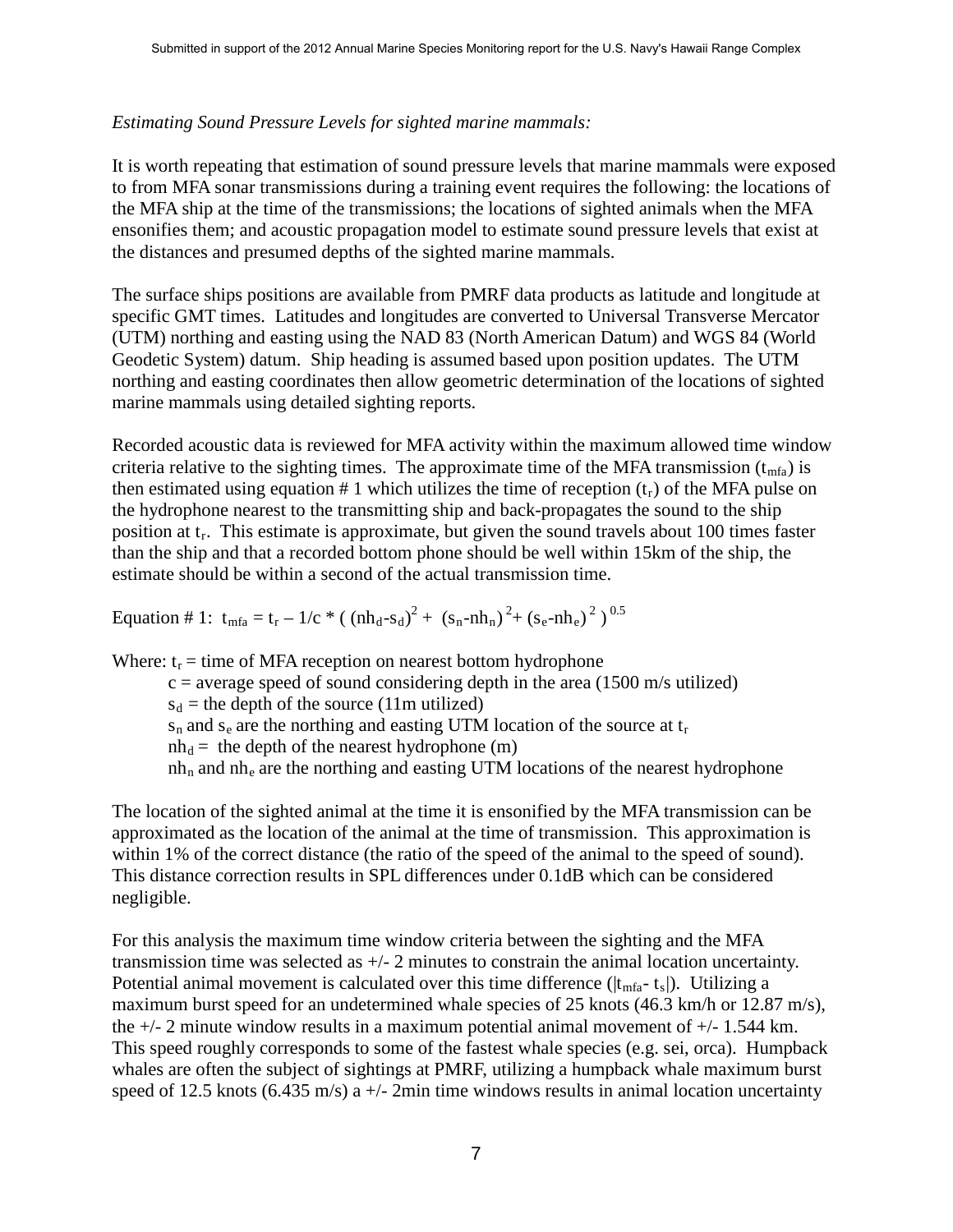of  $+/-$  772 m. The animal location uncertainty is most significant for shorter range sightings, where the animal movement can cause large variations in estimated SPLs. Longer range sightings are less impacted by the animal location uncertainty. For example the estimated SPL variations for an unknown whale species sighted at 15km with a 2 minute latency (+/-1.5km) results in a variation in the estimated SPL of under 2dB.

The estimated distance to the sighted animal are corrected for both ship movement and the minimum and maximum distance the animal could potentially travel in the time interval between the sighting and MFA transmission. This results in having both a maximum and minimum distance to the animal due to its potential movement over the time interval between sighting and MFA transmission.

In the hypothetical example in figure 2 with a two minute elapsed time between transmission and sighting, the maximum range from the animal to the MFA ship (5.5km) is over twice the minimum range (2.5km) which results in approximately 7dB less SPL. If the initial sighting in figure 2 was at 1000m vice 3.6km, the differences in SPLs due to animal movement could be over 60dB! These distances (ship at time of MFA to animal uncertain locations) are utilized with acoustic modeling to estimate the SPLs that the animals are exposed to.

#### *Acoustic modeling:*

Once the geometry, locations and timing are determined, the sound pressure levels are estimated for the animal locations, and presumed depth, using acoustic propagation modeling. This report utilizes the PCIMAT tool as the primary model and the sonar equation as a secondary model. PCIMAT incorporates the Comprehensive Acoustic System Simulation propagation model (CASS) and the Oceanographic and Atmospheric Master Library (OAML) databases which have detailed bathymetry for the area. Passive propagation modeling is utilized to estimate the SPLs given the following parameters: ship (source) location; date and time; source transmit level; source depth; source frequency; receiver (animals) location; receiver depth; wind speed; bottom type; and sound velocity profile. Assumptions utilized throughout this analysis are: a nominal omni-directional MFA pulse with a 3.3 kHz frequency at an rms source level of 235 dB re 1 μPa; a sonar source depth of 11m; a whale (receiver) depth of 11 m; 10 knot winds; a sand/mud bottom type; and historic sound velocity profiles from the date of the sighting. The PCIMAT outputs are the transmission loss from the MFA ship to the whale, or group of whales. The sonar equation is also utilized to estimate the SPLs (in dB re  $1 \mu Pa$ ) as a sanity check on model outputs. The sonar equation utilized (equation #2) includes spherical and cylindrical spreading and absorption of sound by the seawater. The sonar equation does not include bathymetry or variable sound speeds and is not expected to be as accurate as PCIMAT. None the less, when the PCIMAT model output is significantly different (i.e.  $> +/-10$ dB) from the sonar equation one should understand the reasons why. Differences can be attributed from ducted propagation, SVP characteristics, multipath propagation and detailed bathymetry.

Equation # 2:  $SPL = SL - TL = SL - (10*log10(r_0) + 10*log10(r) + alpha*(r/1000))$ 

## Where:  $SL =$  source level (dB re 1  $\mu$ Pa at 1 m)

 $TL =$  transmission loss (dB)

alpha = absorption coefficient in dB per km  $(0.15 \text{ dB/km}$  utilized for 3.3kHz)

 $r = range(m)$  between the source and receiver

 $r_0$  = range (m) between source and receiver limited to the transition distance from spherical to cylindrical spreading (2560m utilized).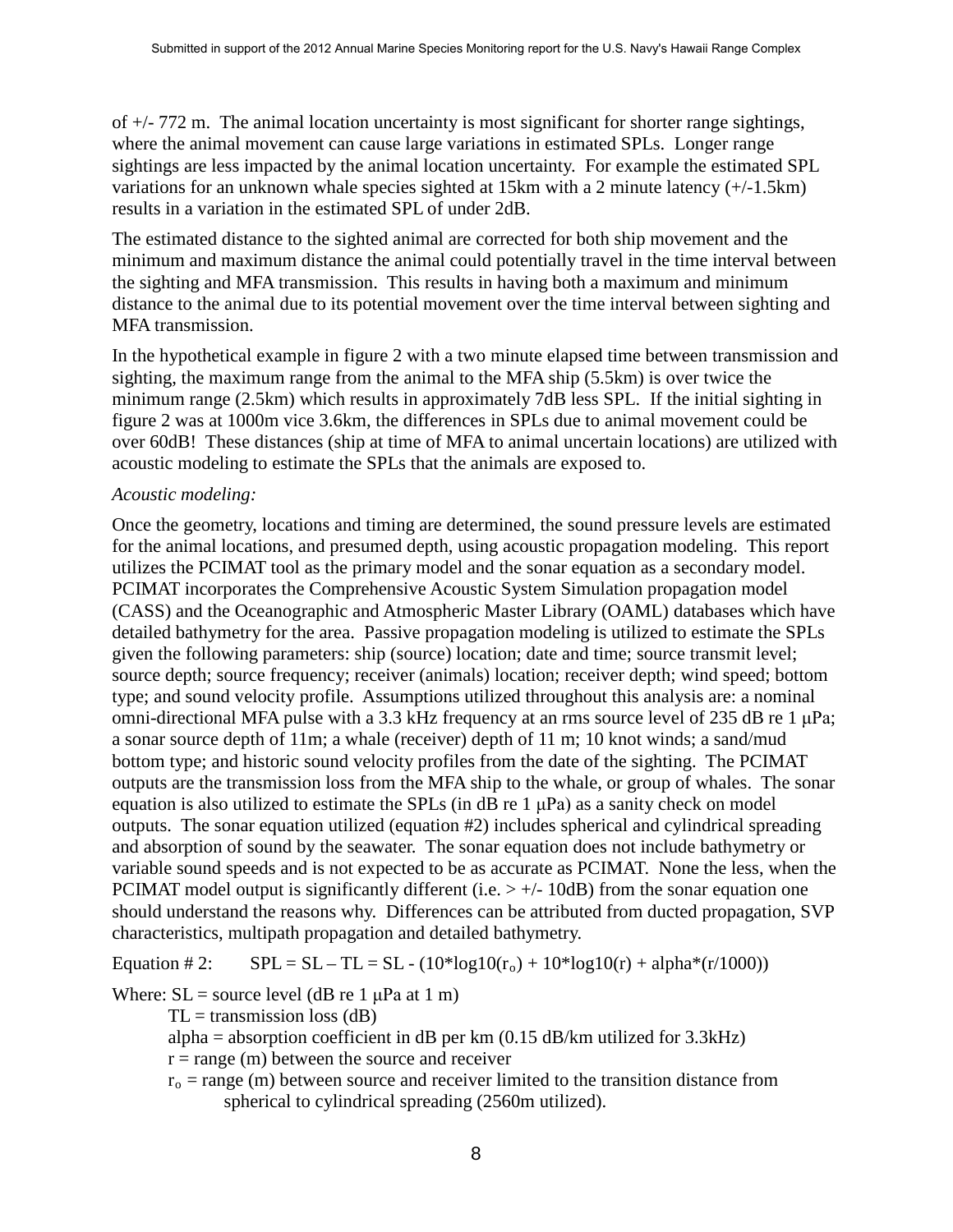# **Results**

A total of 16 sightings/re-sightings satisfied the criteria for MFA transmission within 2 minutes of the sighting and having ship positional data available. Each of these sightings are listed in table 1 chronologically providing the estimated SPLs for each sighting, along with the dates, times (HST), sighting platform (Ship or Aerial) and species sighted (humpback or unknown), MFA latency time ( $|t_{mfa}-t_s|$ ), and minimum and maximum ranges. When the span of min-max ranges and SPLs are less than  $+/- 5\%$  and  $+/- 1$ dB respectively), a single value is shown. As one would expect, the shortest sighting distance on 18 Feb 2011 @ 09:51:34, results in the highest estimated SPLs of 186.3 to 196.9dB re 1 μPa. The MFA transmission occurred 33 seconds before the sighting. If one assumes the animal was moving towards the ship over this time period, the distance would have been 497 m with an estimated SPL of 183.6 dB re 1 μPa. On the other hand, if the animal was moving away from the ship over this time period, the distance would be only 85 m with an estimated SPL of 196.9 dB re 1 μPa. If one assumed no animal movement between the sighting and the MFA transmission, the distance to the animal would have been 291 m with an estimated SPL of 187.8 dB re 1 μPa.

| 2011<br>Date | <b>HST</b> Time<br>(hh:mm:ss) | Sighting platform<br>$(S \text{ or } A)$ and<br>species (humpback<br>or unidentified) | <b>MFA</b><br>Latency<br>Time<br>$(+/-seconds)$ | Min/Max<br>Ranges<br>(km) | Min/Max<br><b>SPLs</b><br>(dB re $1 \mu Pa$ ) |
|--------------|-------------------------------|---------------------------------------------------------------------------------------|-------------------------------------------------|---------------------------|-----------------------------------------------|
| 16 Feb       | 14:05:01                      | A, humpback                                                                           | $-35$                                           | 5.7                       | 169                                           |
| 16 Feb       | 14:06:23                      | S, humpback                                                                           | 31                                              | 6.6                       | 168                                           |
| 16 Feb       | 14:07:47                      | S, humpback                                                                           | 20                                              | 15.8                      | 159.2                                         |
| 16 Feb       | 14:12:01                      | A, humpback                                                                           | $-14$                                           | 4.9                       | 167.4                                         |
| 16 Feb       | 14:42:27                      | S, unidentified                                                                       | 10                                              | 6.1                       | 167.5                                         |
| 17 Feb       | 07:39:09                      | S, unidentified                                                                       | $-65$                                           | 2.3/3.9                   | 170.2 / 172.1                                 |
| 17 Feb       | 11:44:58                      | A, humpback                                                                           | $-18$                                           | 55.3                      | 143.3                                         |
| 17 Feb       | 11:45:48                      | A, humpback                                                                           | $-27$                                           | 59.7                      | 142.8                                         |
| 17 Feb       | 11:48:45                      | A, humpback                                                                           | 7                                               | 71.7                      | 136.2                                         |
| 18 Feb       | 09:47:49                      | S, humpback                                                                           | $-13$                                           | 3.6                       | 170.2                                         |
| 18 Feb       | 09:48:10                      | S, humpback                                                                           | 18                                              | 3.4                       | 170.4                                         |
| 18 Feb       | 09:49:45                      | S, humpback                                                                           | $-27$                                           | 1.85 / 2.2                | 172.3 / 173                                   |
| 18 Feb       | 09:51:34                      | S, humpback                                                                           | $-33$                                           | 0.085 / 0.497             | 183.6 / 196.9                                 |
| 18 Feb       | 10:11:14                      | S, unidentified                                                                       | $-10$                                           | 9.1                       | 163.3                                         |
| 18 Feb       | 10:22:02                      | A, humpback                                                                           | $-16$                                           | 1.9/4.1                   | 170.4 / 172.8                                 |
| 18 Feb       | 14:26:12                      | S*, unidentified                                                                      | -6                                              | 21.6                      | 156.5                                         |

Table 1 – PCIMAT estimated SPLs on sighted animals for the Feb 2011 SCC training event for shipboard (S) and aerial (A) sightings within 2 min of MFA activity. MFA latency time is the elapsed time between the sighting and the MFA transmission. Note: the S\* sighting was from the same DDG as the previous sightings but the MFA was transmitted from a different DDG.

Shipboard sightings are limited by the line of sight due to the observer's altitude, while the aerial sightings are seen to have multiple usable sightings at 50+km. In this report the maximum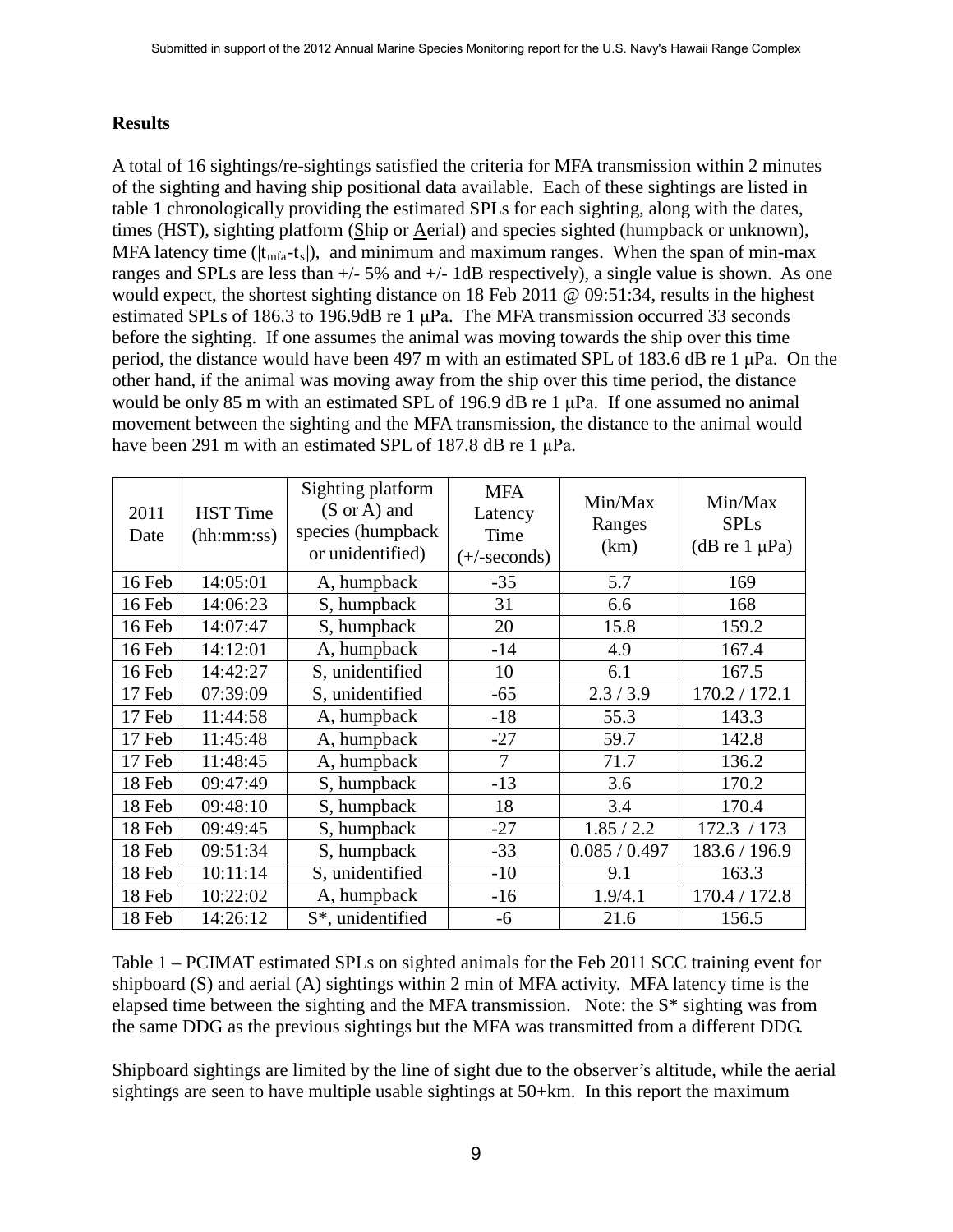distance from a DDG transmitting MFA and the sighted animal(s) was  $71 \text{km}$  with an estimated SPL of 136 dB re 1  $\mu$ Pa. For the first 15 entries in table 1, the US Navy DDG with trained marine mammal observers on-board transmitted the MFA signals which were analyzed. The last entry in table 1 on 18 Feb 2011 @ 14:26:12 HST for a shipboard sighting (S<sup>\*</sup> in the table) was for a different DDG that transmitted the MFA. This resulted in a 21.6 km distance from animal(s) sighted to the DDG which transmitted the MFA.

Figure 3 provides a visual representation of the data provided in table 1 for the estimated SPLs with respect to log scaled horizontal range between 80m and 100km. The PCIMAT estimated SPLs are shown as symbols and the solid line represents the sonar equation estimated SPL continuous with range. Red and green colored symbols with the same shape represent a single sighting showing the minimum and maximum ranges and estimated SPLs. Black symbols are shown for singular values of ranges and estimated SPL. The break between spherical and cylindrical spreading is visible in the sonar equation solid line at approximately 2.5km.



Figure 3 – Estimated SPLs vs. log scaled range for shipboard and aerial sightings. PCIMAT modeled exposure SPLs shown as different symbols while the sonar equation is shown as a continuous line. Green and red symbol colors show min and max estimated SPLs for individual sightings. The 'A' and 'S' in the legend indicate aerial or shipboard sighting.

10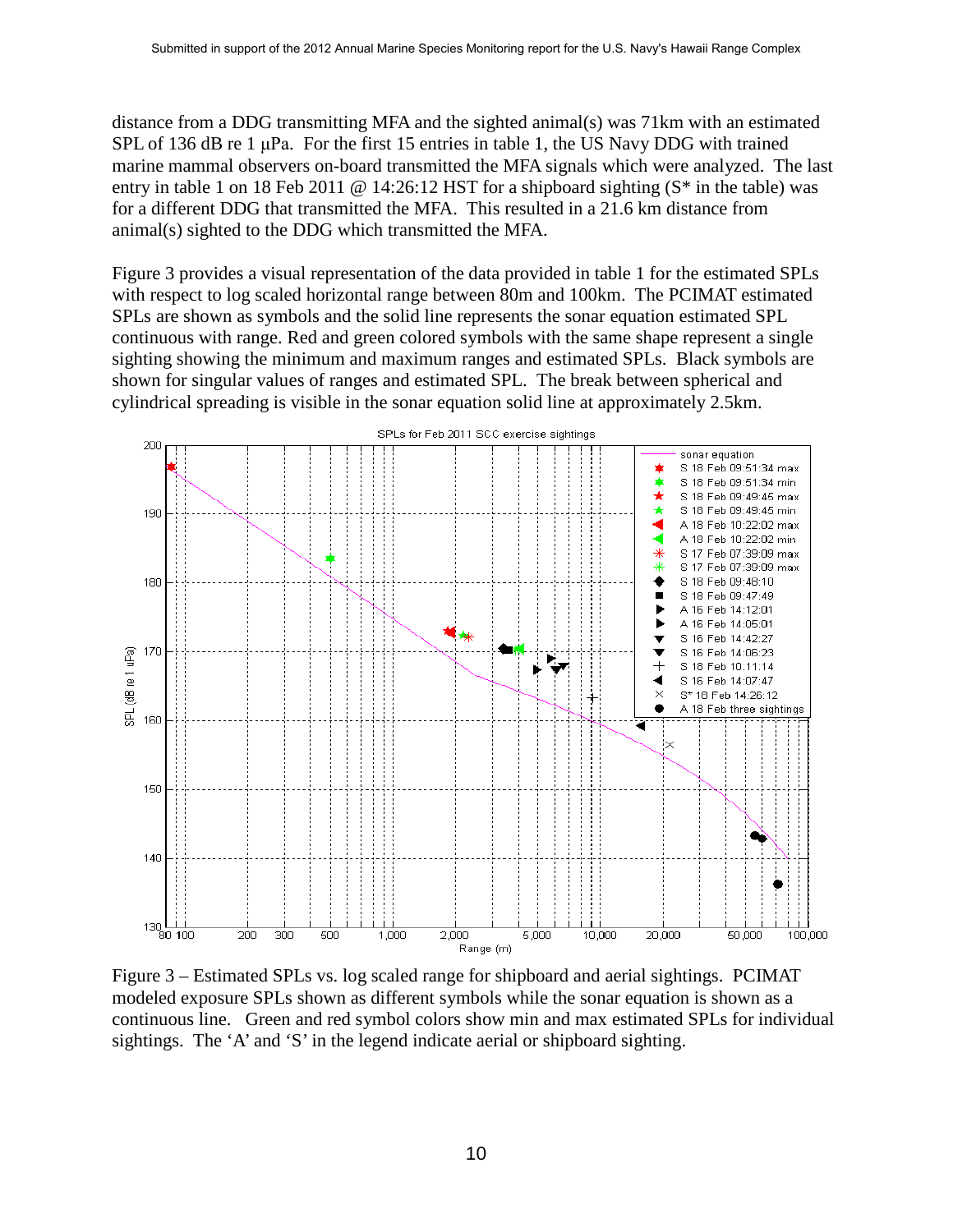# **Discussion**

This study provides estimated SPLs that sighted animals were exposed to during a US Navy training event. To estimate the SPLs sufficient information is required for the both the sightings and the MFA ship. The sighting information should include information to locate the sighted animals in earth coordinates as precisely as possible, preferably with calibration data for understanding how accurate the locations are. The MFA ship activity information must be adequate to determine ship positions, ship headings, and MFA transmissions details (e.g. time of occurrence and frequency).

For this Feb 2011 training event, sixteen different exposure levels were estimated for sighted humpback and unidentified whales (single, and in groups). The lowest estimated SPL of 136 dB re 1 μPa should have good signal to noise ratio assuming an ambient noise level at 3.3kHz of 60 dB re 1  $\mu$ Pa<sup>2</sup>/Hz (Urick 1975). Baleen whale audiograms are largely unknown; however it would not be unreasonable to assume the humpback whales can hear a 136dB re 1 μPa, 3.3kHz MFA sound. The temporary threshold shift onset sound exposure level (SEL) value of 195dB re  $1 \mu Pa^2$ -s for odontocetes is applied to baleen whale species due to the lack of better information (EIS/OESI 2008). If one assumes one second pulse durations for the MFA transmissions during this training event, the SPLs reported in table 1 and figure 3 would be equal to the SELs.

The highest estimated SPL in this analysis is 196.9 dB re 1 μPa for the maximum possible occurring for a shipboard re-sighting of a group of 4 or 5 humpback whales at 09:51:34 on 18 Feb 2011 assuming the animals were as close as possible to the MFA ship when it transmitted at 09:51:01. The minimum estimated SPL for this re-sighting (183.6dB re 1  $\mu$ Pa) assumes the animal was as far away as possible from the ship when it transmitted the MFA pulse. The minimum and maximum SPLs are calculated for each sighting, and re-sighting, as independent events. However, re-sightings may provide additional location information for the sighted animals which allows one to constrain the simple circles of animal location uncertainty (see the Re-sightings section below). The initial sighting and two re-sightings of these same animals prior to the closest sighting, indicate the animals were heading on a south-southwest course, which would imply they were farther from the ship at transmission time than the maximum SPL analysis assumes. This would result in exposure levels closer to the minimum value of 183.6dB re 1 μPa rather than the 196.9 dB re 1 μPa maximum indicated in table 1 and figure 3. This indicates the need to consider details of when various events occur (e.g. sightings, re-sightings and MFA transmissions) and how much animals can potentially move.

## *Estimation Errors*:

This study illustrates the need to control and accurately measure, or estimate, as many parameters as possible when estimating exposure levels during US Naval training events. Designed behavioral response studies (BRS) are done specifically to control as many of the pertinent parameters involved in estimating sound exposures to marine mammals from MFA and potential behavioral responses. BRS's typically include tags that directly measure animal movements and sound pressure levels. While monitoring of US Naval training events is much less controlled, one can obtain samples of estimated exposure levels relatively inexpensively. Monitoring naval training events can not take the place of behavioral response studies, but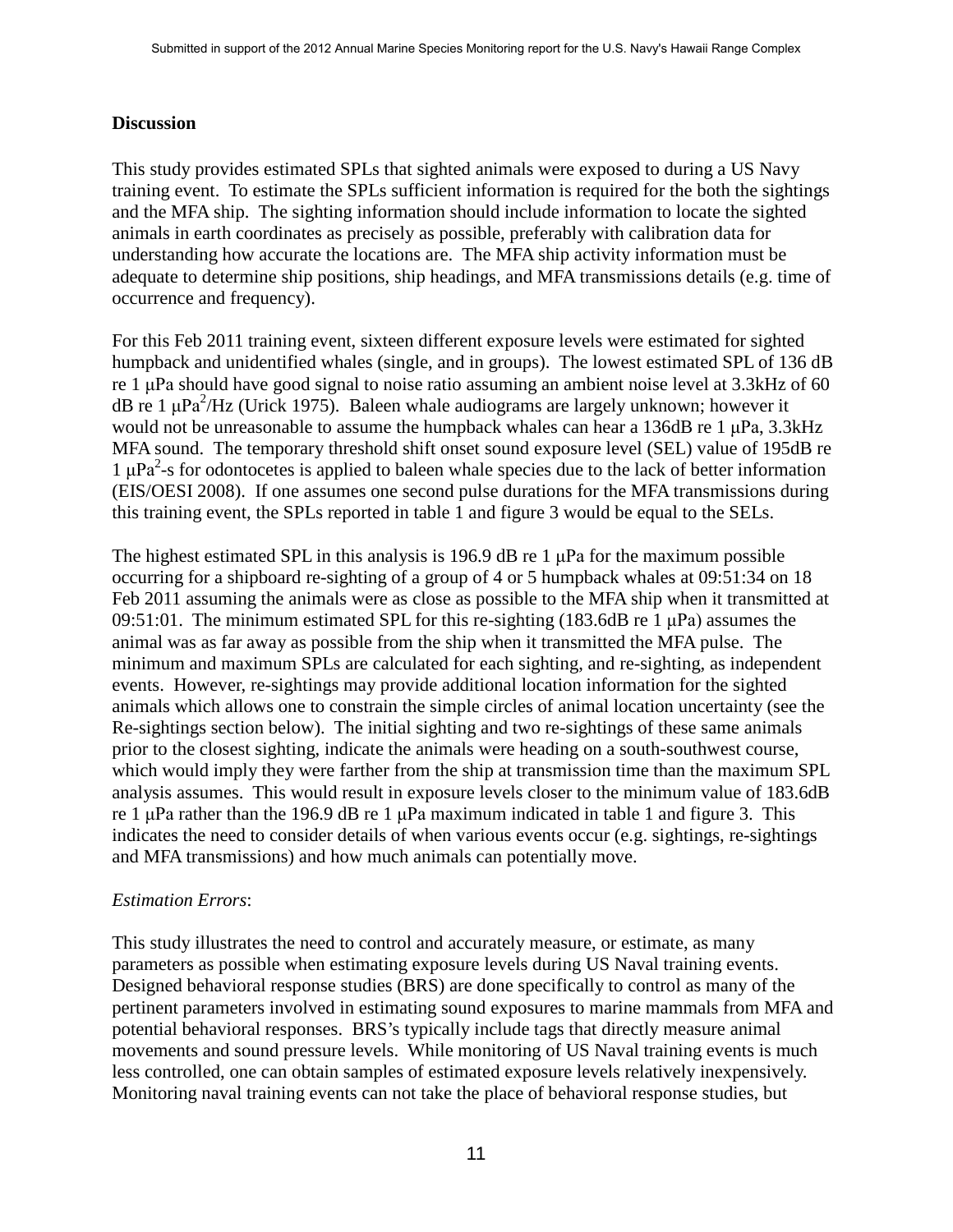results such as this may be able to not only support required monitoring activities but also potentially augment BRS data.

Minimum and maximum estimated exposure levels are provided in table 1 to specifically highlight the issue of presenting a single exposure level in certain situations, primarily for shorter range sightings. Of the 16 sightings with estimated SPLs, four had min-max estimated SPLs that varied by over +/-1dB resulting from short transmitter-receiver distances of under 5km. The other 12 sightings had min-max estimated SPLs variations less than 1 dB re 1 μPa. Factors such as the accuracies of the sighting location and the acoustic propagation model details influence all estimated exposure min-max variations. There is a need to expand this type of analysis to include estimating the other error sources not considered in this study.

The acoustic propagation for long range surface ducted conditions with the source and receiver in the upper 15m of the water column are complex and difficult to model. One can see variations of over 10dB for the same conditions depending upon which propagation model is utilized or by making small changes in assumed parameters from the same model. Additional estimated SPL exposure analyses are underway which also utilize the PCIMAT propagation model. It is desirable for the community to standardize on a single model (or models even if other than PCIMAT) such that similar efforts estimating SPLs are more comparable to one another. Having acoustic sensors deployed near the surface would also help with model validation efforts (recall the range hydrophones are all located near the seafloor).

This study did not address the measurement error for the two sighting methods, however one could make simple assumptions for the azimuth angular errors (e.g. +/- some number of degrees) and the distances reported in terms of +/- some % of total distance. This was not done herein due to unfamiliarity with the sighting methodologies and protocols utilized. If future efforts concentrate on additional analysis of estimated exposure levels from sightings, it is recommended that each sighting protocol include some form of calibration effort, or error estimation, in order to better estimate sound pressure level exposures for the sightings.

The discrepancy between the sonar equation (equation 2) and the PCIMAT model estimated SPLs shows a positive bias for the PCIMAT values by a few to several dBs as seen in figure 3. A report (Fromm 2009) that estimated acoustic exposure on orca whales in Haro Strait from a US Navy DDG also indicated modeled values which were 1 to 10dB re 1 μPa higher than available recorded data. The reason(s) for the positive bias shown in figure 3 are not fully understood. One possibility is that the surface duct is focusing the sound, resulting in less transmission loss than the sonar equation predicts.

The break between spherical and cylindrical spreading for the two models appears to be in good agreement showing transitions between 2km and 4km. PCIMAT model runs utilized historical SVP's for the dates of the sightings as actual sound velocity profiles (SVPs) were not available from the 2011 Feb SCC. The longer distance SPL estimates involve multiple bottom surface interactions and ducting which are modeled by PCIMAT but not by the sonar equation which may explain the differences between the two models at longer distances. It is noteworthy that the PCIMAT propagation losses have also been observed to vary by 4-5 dB at distances of just a few kilometers when using historical SVPs from different days. This highlights the desire to have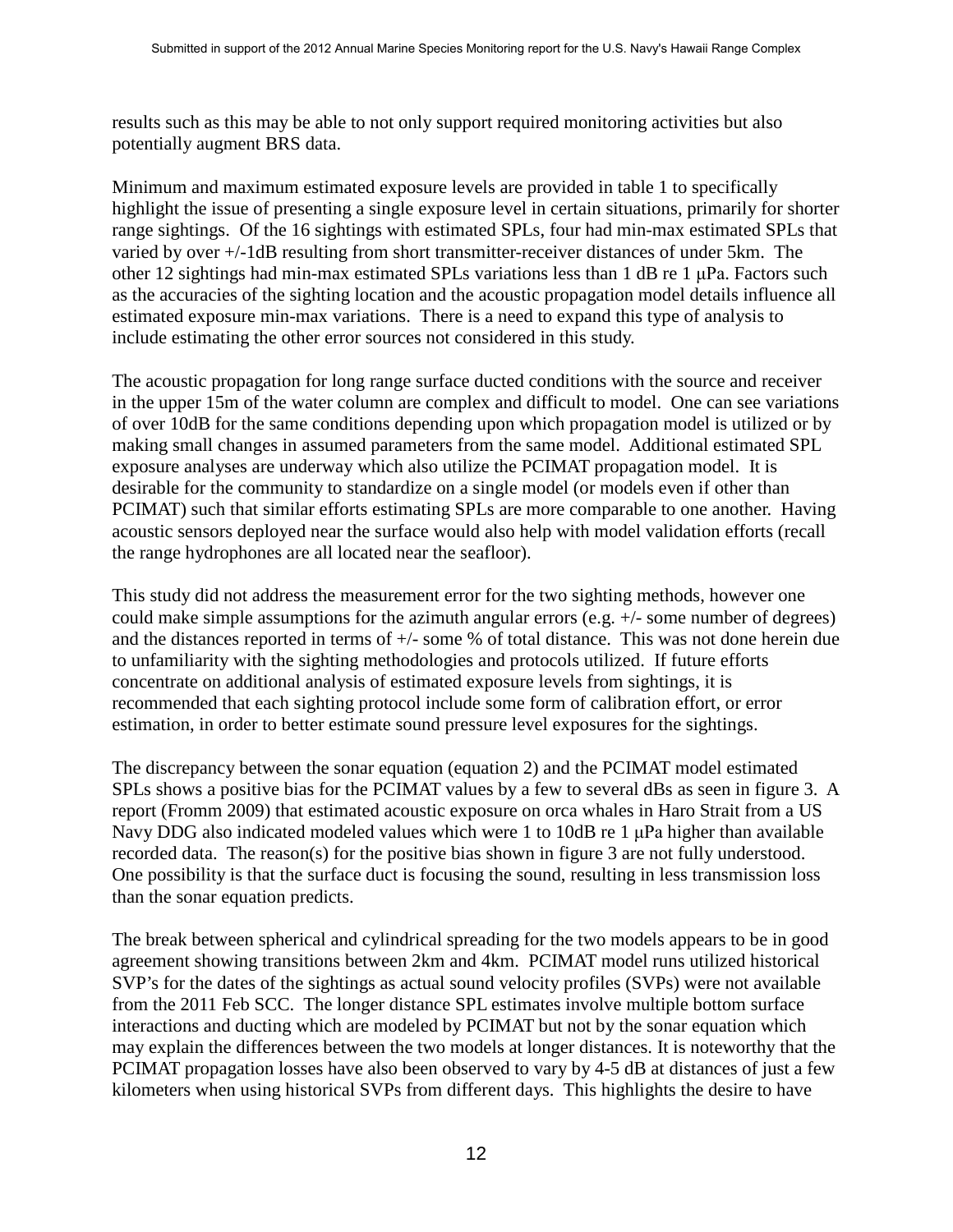actual SVPs from future training events to be analyzed (SVPs have been obtained from PMRF for more recent SCC training events).

## *Re-sightings:*

When re-sighting information is available, the result is repeated updates on the estimated position of an animal, or group of animals. This typically reduces the animal location uncertainty compared to instances of single isolated sightings such as depicted in figure 2 where one must assume the animal could have moved in any direction from its sighted position in the time elapsed between the sighting and the MFA transmission. Re-sightings may occur from both shipboard and aircraft observers and for focal follow situations. No aerial re-sightings were available from this training event coincident with MFA activity; however one shipboard resighting did coincide with MFA activity (i.e. 09:47 to 09:56 on 18 Feb 2011). There were a total of eleven re-sightings from both port and starboard observers of the group of humpback whales after the initial sighting in this instance. This sighting with re-sightings instance also accounts for four of the sixteen estimated SPL's in this report. Some re-sightings did not have sufficient information to place the sighted animal in earth coordinates. The last five re-sightings were not included in the exposure analysis as they occurred over 2 minutes after the last MFA transmission at 09:51:01 when the sonar was secured due to proximity of marine mammals. Utilizing the reported animal positions from the detailed sighting spreadsheet (Farak 2011) and PMRF data products, one can plot ship positions (including those when sightings and when MFA transmission occurred) along with the sighted animals' reported positions.

The one instance of re-sightings with respect to MFA activity in this training event occurred for a shipboard sighting for a training event which began at approximately 09:30 on 18 Feb. A total of 13 MFA transmissions occurred with the first MFA at 09:39:27 and the last, prior to securing the sonar due to marine mammal's proximity, at 09:51:01. Figure 4 provides a plot of ship positions (squares) and sighted animal positions (triangles) for this single shipboard sighting with resightings between 09:46 and 09:57 on 18 Feb 2011. Shading of the symbols represents the age of the position update (lightest shading most recent position update while darkest are the earliest). The ship was moving on a course of approximately 18 degrees true over the time shown in figure 4.

A detailed analysis can be conducted on the sighting and re-sightings; however the measurement errors of the sightings themselves should be included in such an analysis. The initial sightings and first re-sighting of the group of humpback whales (at 09:47:49 and 09:48:10 respectively) are reported as the same distances and occur 21s apart in time. Given the ship motion, that would indicate that the animals actually were headed on a northern course at this time, however there is also potential error due to sighting of different individuals in the group and how far apart members of the group are. The  $2<sup>nd</sup>$  re-sighting with animal location information at 09:49:45 was at a distance of 1829m from the ship at a relative bearing reported as the starboard bow. Assuming 5 degrees off the starboard bow this indicates the animals moved a fairly large distance at a heading of approximately 225 degrees true from the prior sighting in only 95 s, indicating a high rate of speed near a humpbacks' maximum reported burst speed. The  $3<sup>rd</sup>$  resighting with animal location information, and the last associated with MFA, occurred at 09:51:34 at a reported distance of 137m 5 degrees off the bow (angles off the bow go from 0 to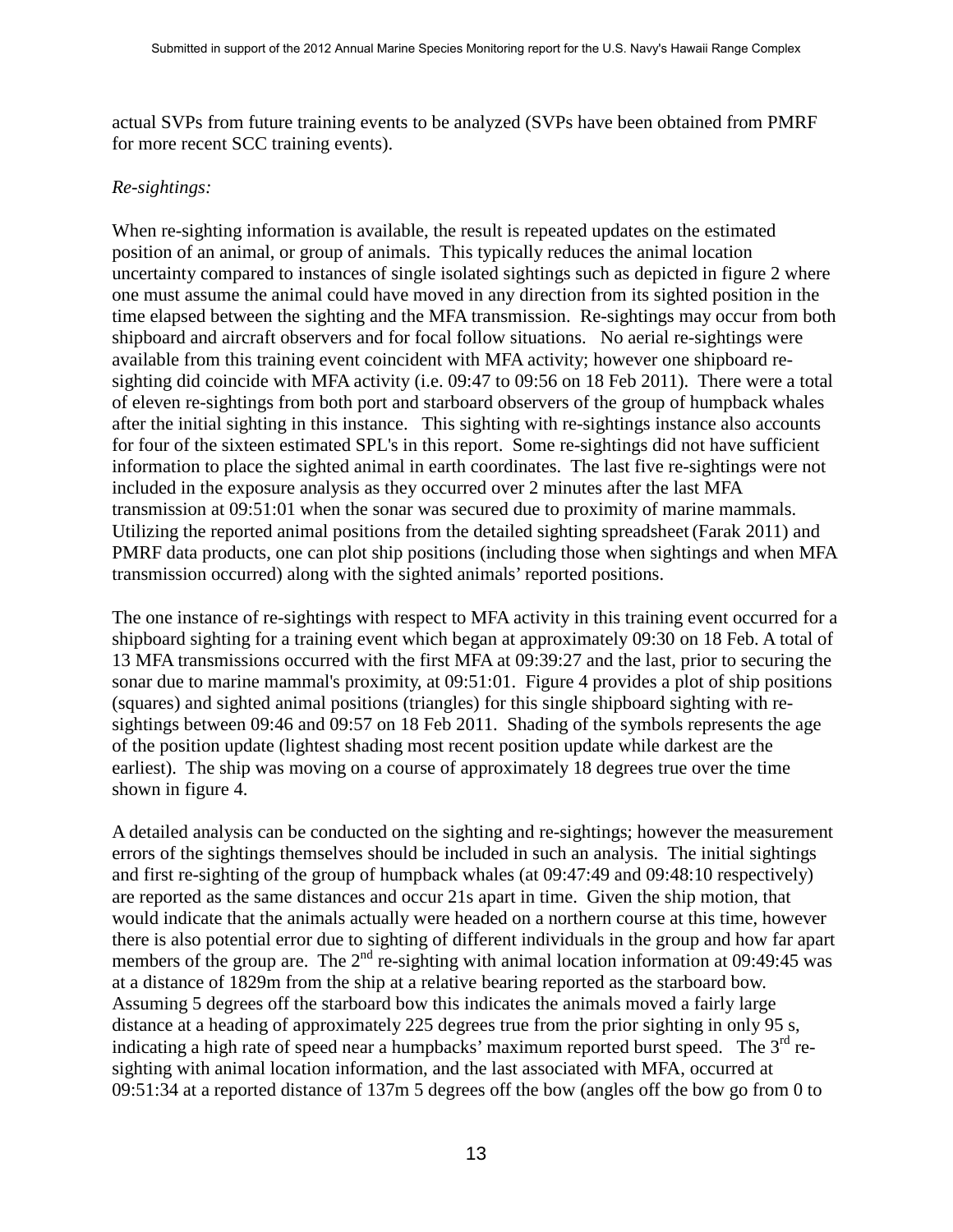180 degrees for the starboard side and 180 to 360 degrees for the port side). The animals would again have had to move on a course of approximately 225 degrees true at near maximum burst speed almost directly towards the approaching surface ship while it was transmitting MFA signals for over 3 minutes. The ship secured its sonar per protocol after the MFA transmitted at 09:51:01 due to the US Navy observers sighting marine mammals within 1000 yards. At approximately 09:52 the ship and animals converged, with the animals diving off the bow of the ship and resurfacing as two groups. Sightings after 09:52 with positional information (with no MFA involved within the  $+/- 2$  minute window) are plotted in figure 4 as up pointing triangle (port and starboard sightings at 09:54:32 and a sighting at 09:55:47), indicating that the animals reversed course and reduced their speed.

The indicated high travel speed potentially fits with humpback surface active group behaviors associated with a competitive group (i.e. multiple males competing for a female: Darling 2001). The shipboard observers did report a calf in this group but gender of the adults was undetermined. Calves are often with their mothers, which gives some support to the hypothesis of a surface competitive group. The whales' behavior for such a group during this time would presumably be dominated by their competition for the female and possibly not paying attention to the approaching surface ship transmitting MFA signals. Alternatively, one could also speculate the animals were attracted toward the ship transmitting MFA. However, when the ship met the group of whales at approximately 09:52, the animals appears to have reacted by splitting into two groups, reversing course and reducing their speed.

A revised shipboard sighting report was provided when this report was being prepared. The revision was to make blanket corrections for some observers for a perceived procedural error in the distance calculation. For the sighting / re-sighting period indicated in figure 4, the revised sighting report had corrections for the initial and  $1<sup>st</sup>$  re-sighting for this sequence at 09:47:49 and 09:48:10 (changed the distances from 3502m to 2170m). This would place the animals very close to the sighting at 09:55:47 at around 09:48 (vice up at the top of figure 4 as currently shown). This would imply the animals were originally headed away from the surface ship at fairly high speed (due to 09:49:45 sighting), however the sighting at 09:51:34 would indicate the animals turned toward the ship and traveled at relatively high speed in that time interval. A final course reversal by the animals is implied by the sightings after 09:52. While it is unclear which data is most correct, the thought of animals on more of a constant heading with a single course reversal is more appealing than that of animals going at high speeds with two course reversals in several minutes time. If the revised report had also corrected the sighting at 09:49:45 to be in the area of the initial and  $1<sup>st</sup>$  re-sighting, the data would indicate animals at low speeds, possibly milling in the area, which may be more sensible than either of the previous interpretations. This highlights the need for accurate sighting methodology if one is to infer animal behavioral states based upon kinematics.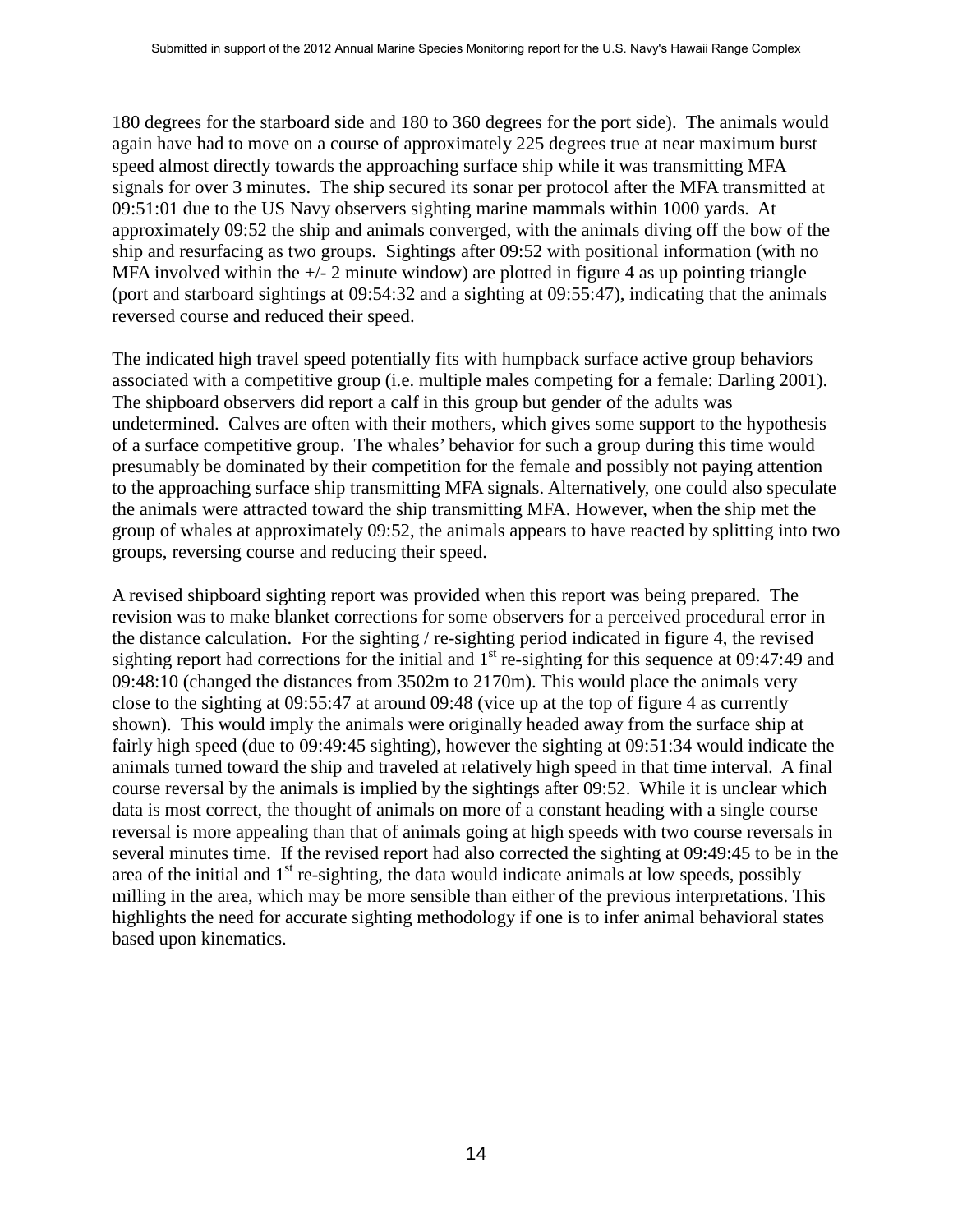

Figure 4 – Plan view (not to scale) of multiple re-sightings 0946 to 0957 on 18 Feb 2011 from shipboard observers, all times HST. Ship positions shown as squares, animal sighting locations as triangles, with shading representing time (darkest indicate oldest time positions, lighter indicate latest time positions). The group of 4 to 5 humpback whales was traveling towards the MFA transmitting ship at a fairly high speed, last MFA at 09:51:01 and at approximately 09:52 the ship and animals meet, with the animals diving off the bow and resurfacing as two groups.

## **Conclusions**

In naval training events involving MFA activity with sightings of marine mammals, one may estimate SPLs that sighted animals received from the MFA activity if suitable data is available. The data required is the MFA ship information (positions, times of MFA transmissions and the MFA signal characteristics) and information to localize sighted animals. This analysis utilized: sighting reports to derive sighted animal locations; PMRF standard data products for ship positions; and acoustic data during the exercise to determine the time of the MFA transmission and which ship transmitted it. This report provides estimated SPLs for sixteen of the marine mammal sightings and re-sightings which occurred for the Feb 2011 SCC training event.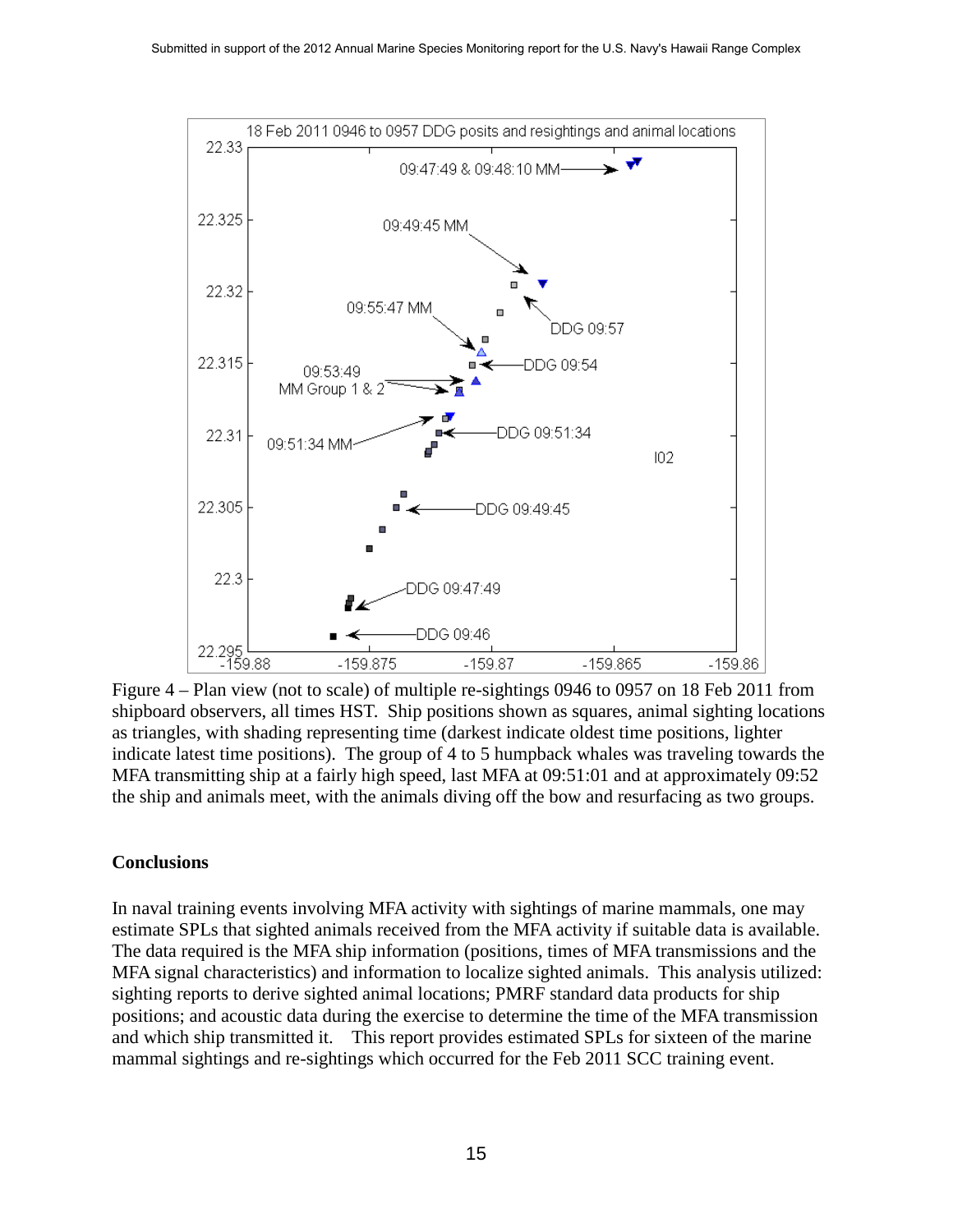Multiple re-sightings provide additional information which potentially provides insight into the behavioral state of the whales based upon kinematics. In the one re-sighting case coincident with MFA activity reported here it may be reasonable to assume that the group of 4 or 5 sighted humpback whales and calf were potentially multiple males escorting a female with calf, at relatively high speeds, which could indicate competition for a female (although the sighting did not report a female, the presence of the calf may indicate a female was in the group). In this sighting / re-sighting instance, the animals appeared headed nearly directly towards the MFA ship which was closing on the animals. The MFA activity was secured per Navy protocol due to the proximity of the whales sighted by US Navy lookouts, however due to the short distances involved the last MFA transmission could have potentially exposed the whales to levels sufficient to induce TTS. If the shipboard sighting measurement errors are large, the derived speed estimates would be incorrect and not only would the estimated SPLs need to be recalculated, but the concept of a surface group of males in competition for a female may be less likely.

For future efforts involving visual sighting with a goal of estimating SPL exposures, the following recommendations are provided: aerial surveys attempt to obtain positions of sighted animals; both survey platforms utilize some form of measurement calibration protocol in order to have quantified data on the sighting location accuracy; and collect actual sound velocity profiles during the exercise.